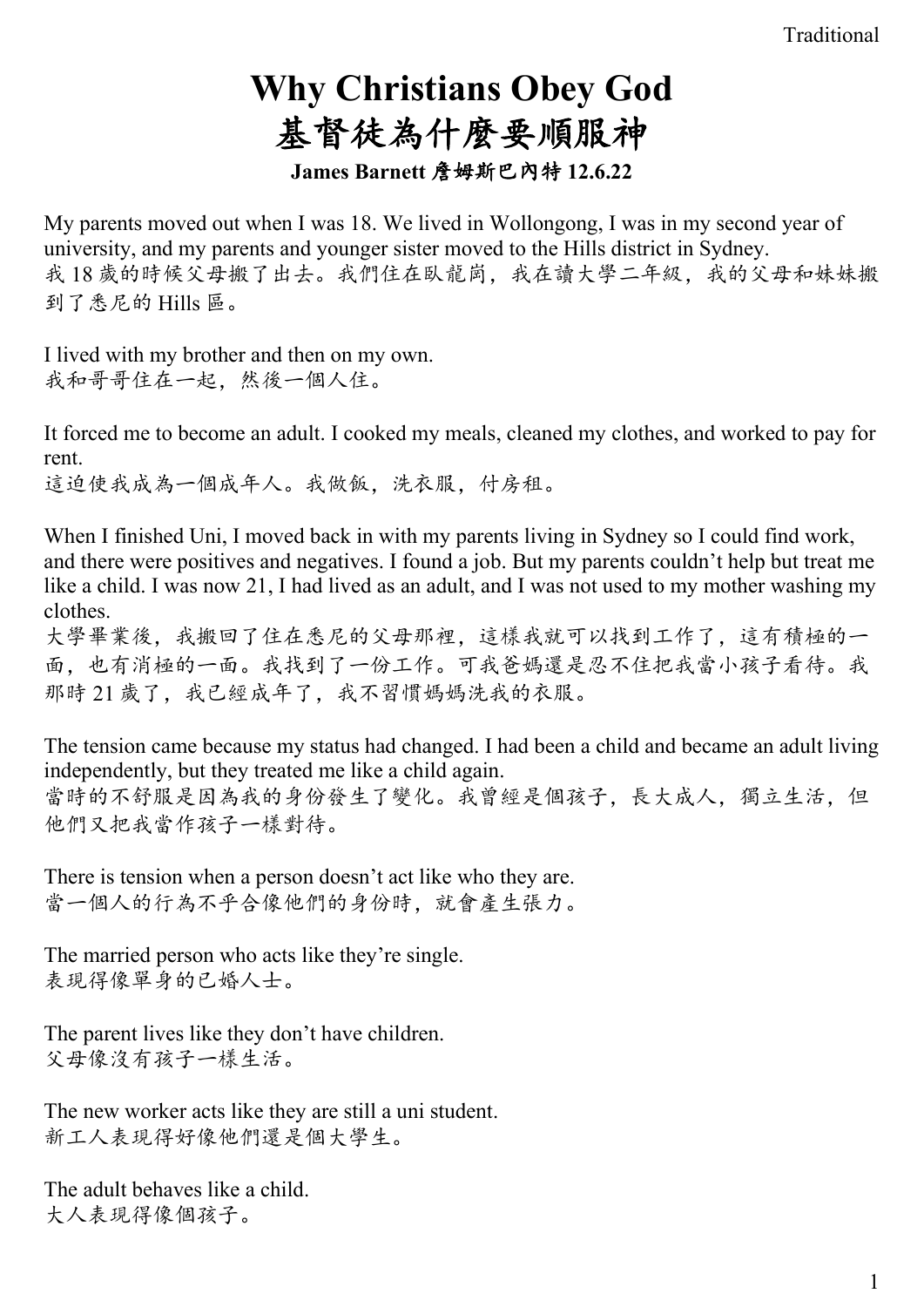Their status has changed for those who follow Jesus—from death to life. From the power of sin to being set free by God. Yet I wonder if we forget our status as God's children and return to our old ways.

對於跟隨耶穌的人來說,他們的身份已經改變——從死到生。從罪的權勢到被神釋放。 然而,我想知道我們是否忘記了我們作為上帝兒女的身份,回到我們的老路。

Do we forget who we are? 我們忘記了我們是誰嗎?

We are in the book of Romans. Over the last few weeks, we have seen the desperate need we have for God to save us. And he does so through his grace. He chooses to forgive and justify us because of his great love for us—justification by faith, trusting in God's promises. We saw last week that we have gone from having Adam as our head, the one who represents us as the sinful one. And we have a new head, Jesus.

我們在查考《羅馬書》。在過去的幾週裡,我們看到了我們迫切需要上帝來拯救我們。 他這樣做是通過他的恩典。他選擇寬恕我們並使我們稱義,因為他對我們的愛——因信 稱義,相信上帝的應許。上週我們看到,我們已經不再以亞當為首,代表我們是有罪的 那一位。我們有了一個新的首腦,耶穌。

Today we will see that Paul shows that not just are we saved, but our status changes. And it isn't *right* for us to return to our old way of doing things. Don't go back to that – instead, *be who you are*.

今天我們將看到保羅表明我們不僅得救了,而且我們的身份也改變了。回到我們以前的 做事方式對我們來說是不正確的。不要回頭——相反,要活出你是誰。

The first Status change is from Dead to alive. The second Status is Slaves of Sin to Slave to God.

第一個身份變化是從死亡到活著。第二個身份是從罪的奴隸,成為上帝做奴隸。

### **1. Status – Dead or Alive 6:1-14**

## **1.** 身份——死或生 **6:1-14**

Paul now answers a question that would have been on people's minds as they were listening and is often on Christian and non-Christian minds. Does what I do matter if I am saved despite what I do? Can I go on sinning?

保羅現在回答了一個問題,這個問題在聽他說話的人們時候的腦海中會一直出現,並且 經常出現在基督徒和非基督徒的腦海中。如果我儘管做了什麼也得救,那麼我需要留意 我的行為嗎?我可以繼續犯罪嗎?

Chapter 6 verse 1.

第 6 章第 1 節。

*What shall we say, then? Shall we go on sinning so that grace may increase?* 這樣,我們要怎麼說呢?我們可以仍在罪中使恩典增多嗎?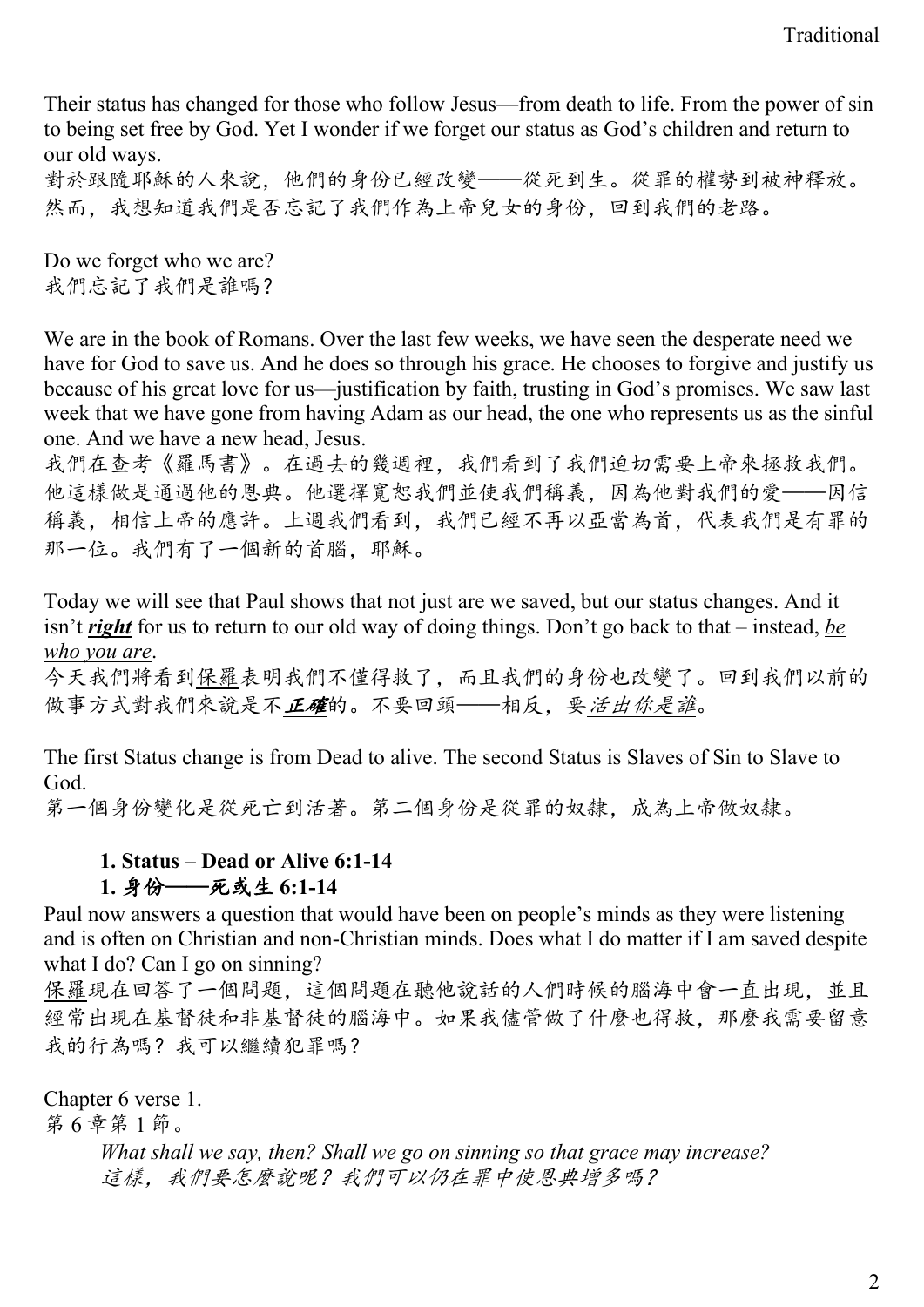If what I do has nothing to do with my salvation, does it matter what I do when I'm saved? Actually, if anything, the more I sin, the more God gets to forgive me, and he gets to show more and more grace. Isn't that a good thing? I remember working through this thinking, I've spoken with many people who have asked this question, and maybe you're asking today – does it really matter what I do if God's going to forgive me anyway.

如果我所做的與我的得救無關,那麼我得救之後所做的重要嗎?事實上,如果有的話, 我犯罪得越多,上帝就越可去原諒我,也可表現出越來越多的恩典。這不是一件好事 嗎?我記得自己曾處理這種想法,和很多問過這個問題的人交談過,也許你今天也在問 ——如果上帝無論如何都會原諒我,我做什麼真的重要嗎?

Paul responds to the question of should we keep on sinning and pretty strongly. Verse 2, 保羅回答了我們是否應該繼續犯罪的問題,並且非常強硬。第 2 節,

*By no means! We are those who have died to sin; how can we live in it any longer?* 絕對不可!我們向罪死了的人,豈可仍在罪中活著呢?

It's hard to picture how strongly Paul writes this. I wonder if we got a text from Paul, it would have been in all capital letters. NO! We have died to sin. Sin and the Christian don't go together.

很難想像保羅寫這篇文章的力度有多大。我想知道若我們是從保羅那裡得到了一條短 信,它應該是全部大寫的。不可以!我們已經向罪死了。罪和基督徒不會併存。

This doesn't mean that Christians don't sin or that sin has no influence over the Christian. It doesn't even mean that it's just inappropriate for the Christian to sin. And it's not saying the Christian is slowly moving away from sin. It says Dead. Died to sin. 這並不意味著基督徒不能罪或罪對基督徒沒有影響。這甚至不意味著基督徒犯罪是不合 適的。這並不是說基督徒正在慢慢遠離罪惡。他是指向死忘。向罪死了。

The moment a person becomes a Christian, they have a new master under a new power. The Christian has gone from being ruled by Sin to being ruled by God. Previously we were completely under the power of sin. We could not resist it. But now, sin can not dominate the Christian. The Christian can resist and rebel against the pull of sin.

一個人成為基督徒的那一刻,他們就有了一個新的主人在新的權力之下。基督徒已經從 被罪統治到被上帝統治。以前我們完全在罪的權勢之下。我們無法抗拒。但是現在,罪 不能支配基督徒。基督徒可以抵抗和反抗罪惡的誘惑。

There is a new power at work in our lives, and Paul says in Colossians 1:13 有一種新的力量在我們的生命中運行,保羅在《歌羅西書》1:13 中說

He has rescued us from the dominion of darkness and brought us into the kingdom of the Son he loves.

他救了我們脫離黑暗的權勢,遷移到他愛子的國度裏。

One way to understand this would be if a Wicked military force had complete control of a country. A good army invaded, throwing out the wicked force and giving back government control and communication to the people. But the out of power soldiers from the wicked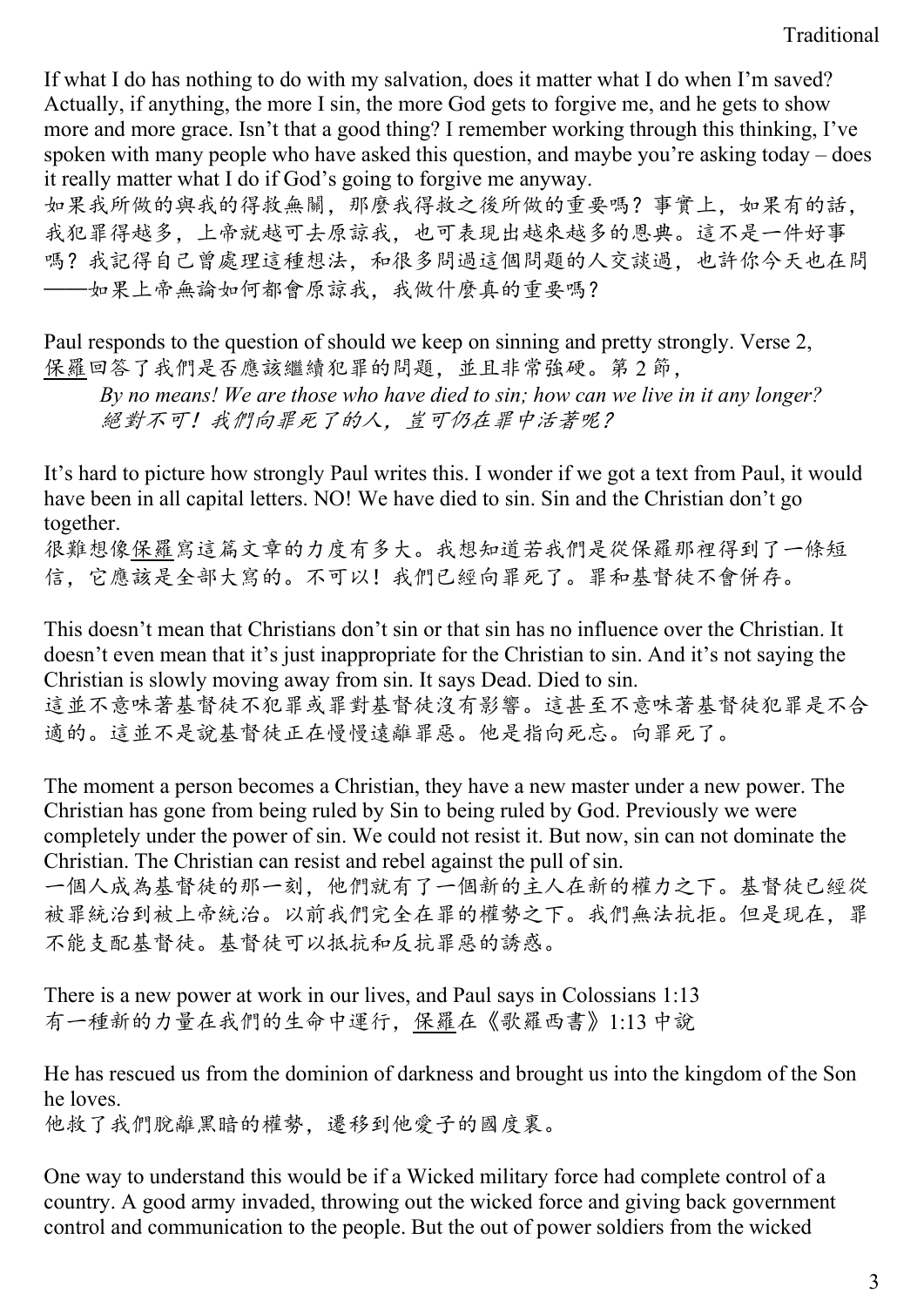military might still be out hiding in the bush. This guerrilla force could create havoc for the new rightful government. It could impose its will on the government, even if it could never get back into power.

理解這一點的一種方法是,如果邪惡的軍隊完全控制了一個國家。一支好軍隊入侵,驅 逐邪惡勢力,將政府控制和溝通交還給人民。但是來自邪惡軍隊的失去權力的士兵可能 仍然躲在灌木叢中。這支游擊隊可能會對新的合法政府造成嚴重破壞。它可以將自己的 意志強加給政府,即使它永遠無法重新掌權。

Being dead to sin means we don't have to obey it, even if it remains. 向罪死意味著我們不必服從它,即使它仍然存在。

Paul explains this as being dead to sin and alive to Jesus in verse 3, 保羅在第 3 節為向罪死,向耶穌活著作解釋

*3 Or don't you know that all of us who were baptized into Christ Jesus were baptized into his death? 4 We were therefore buried with him through baptism into death in order that, just as Christ was raised from the dead through the glory of the Father, we too may live a new life. 3* 難道你們不知道,我們這受洗歸入基督耶穌的人,就是受洗歸入他的死嗎?*4* 所

以,我們藉著洗禮歸入死,和他一同埋葬,是要我們行事為人都有新生的樣子, 像基督藉著父的榮耀從死人中復活一樣。

Paul uses baptism to speak of conversion when the Christian is made aware of Jesus' lordship and follows him. At that moment, just like in chapter 5, Jesus becomes our head, and he died on our behalf, and so too, we live because he was raised to life for us.

保羅用洗禮來談論當基督徒意識到耶穌的主權並跟隨他時的悔改。在那一刻,就像在第 5 章中一樣,耶穌成為我們的頭,他為我們而死,所以因為他為我們復活了,我們也活 著。

He says in verse 8 他在第 8 節中說 *8 Now if we died with Christ, we believe that we will also live with him. 8* 我們若與基督同死,我們信也必與他同活。

All that is true of Jesus is true of the Christian. He died to sin, and he was raised to life. So the Christian is also dead to sin and now has a new life.

對耶穌真實的一切對基督徒也是真實的。他向罪死了,他又復活了。所以基督徒也向罪 死了,現在有了新的生命。

It's a new status. The Christian's position in life has changed. If you're following Jesus, your old way of life died. It's dead. You've had two lives—the before Jesus life and the after Jesus life. So even when we sin, it doesn't change our status.

這是一個新的身份。基督徒在生命中的身份已經改變。如果你跟隨耶穌,你舊的生活方 式就死了。它死了。你有過兩種生命——耶穌之前的生命和耶穌之後的生命。所以即使 我們犯罪,也不會改變我們的身份。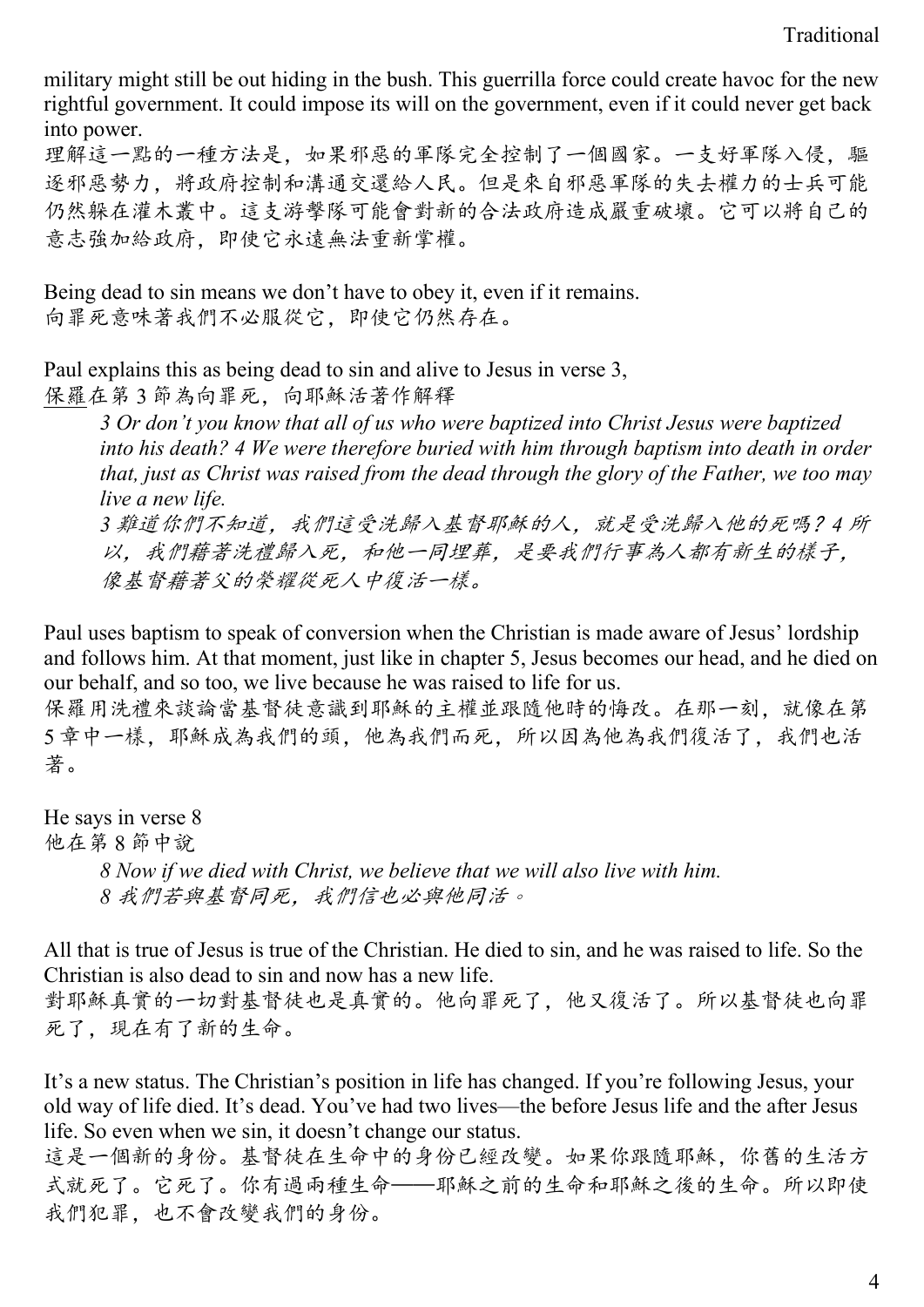But this is a wonderful reality that we can ignore or forget. 但這是一個我們可能會忽略或忘記的美妙現實。

So Paul calls us to do what God did, verse 11 所以保羅呼召我們做神所做的,第 11 節 *11 In the same way, count yourselves dead to sin but alive to God in Christ Jesus. 11* 這樣,你們也要看自己對罪是死的,在基督耶穌裏對上帝卻是活的。

God counted Jesus' death against our account. Jesus has paid our price to change our status. 上帝把耶穌的死算在我們的賬上。耶穌為改變我們的身份付出了代價。

But not only does God count it against our account, but we are also called to do the same thing. To consider ourselves as to how God considers us. He counted us right in Jesus, and we must do the same. To see that we are counted right in Jesus.

但是,上帝不僅將它算在我們的賬上,而且我們也被要求做同樣的事情。以上帝如何看 待我們的方式來思考我們自己。他在耶穌裡算我們是義的,我們也必須這樣做。看到我 們在耶穌裡是義的。

We are not under sin, it's a legal right, but we actually need to take advantage of it. There is no point in having \$14 million in the bank if you live on the street and do not take advantage of what you have. We need to live with the reality of what's in the bank.

我們不再在罪之下,這是一項合法的權利,但我們實際上需要利用它。如果你在銀行裡 有 1400 萬元,卻在街上流浪並且不利用你所擁有的東西,那麼是沒有意義的。我們需要 以在銀行中的存款的現實來生活。

We, too, need to live with the reality of how God sees us. Before we can speak of how this kind of living should change our hearts and lives, it must enter our minds. We have to see ourselves and each other as God does.

我們也需要以上帝如何在現實中看待我們來生活。在我們談論這種生活應該如何改變我 們的心靈和生命之前,它必須進入我們的思想。我們必須像上帝一樣看待自己和彼此。

Read a story of those freed from slavery in the United States after the civil war. Slavery had been abolished, and all slaves, young and old, were given their freedom. But many older people had endured years of slavery and found it difficult to understand their new status. They heard that they were free, but many did not realize it. They began to quake and fear when they saw their old master coming. Martyn Lloyd Jones, the preacher, said,

閱讀了一個有關美國內戰後從奴隸制中解放出來的人的故事。奴隸制已被廢除,所有的 奴隸,無論老少,都獲得了自由。但許多老年人已經忍受了多年的奴役,很難理解他們 的新身份。他們聽說他們是自由的,但許多人沒有意識到這一點。當他們看到他們的老 主人到來時,他們開始顫抖和恐懼。傳教士馬丁·勞埃德·瓊斯說:

"You can still be a slave experientially, even when you are no longer a slave. God tells us here, through his word, whatever you may feel, whatever your experience may be, that we are no longer under the reign and rule of sin. And if I fall into sin, as I do, it is simply because I do not realize who I am."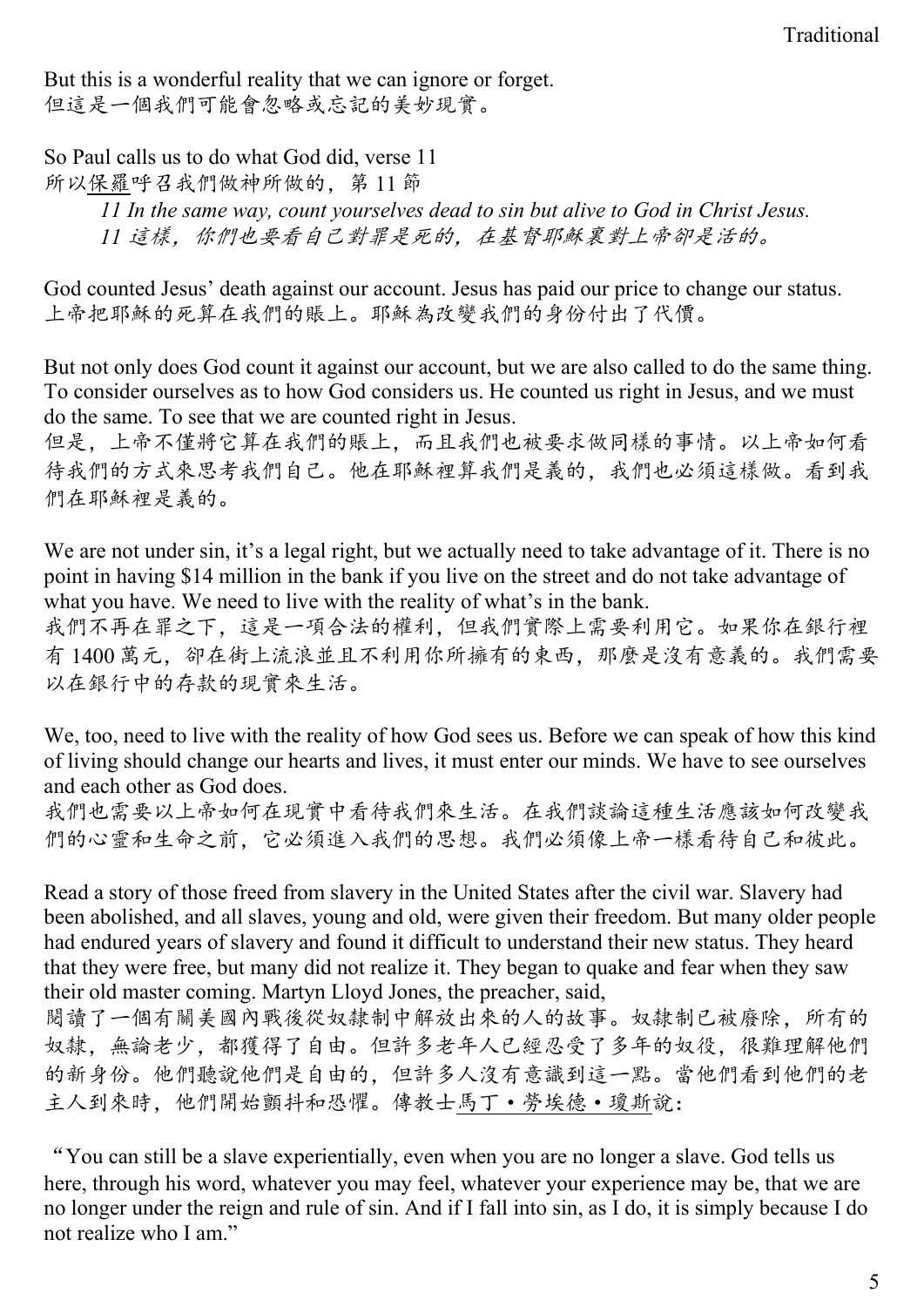"即使你不再是奴隸,你仍然可以在體驗上活著像奴隸。上帝在這裡通過他的話語告訴 我們,無論你有什麼感受,無論你的經歷如何,我們不再處於罪的統治之下。如果我陷 入罪中,是我發生的,那是因為我不認清自己是誰。"

Verse 14 says, 第 14 節說, *14 For sin shall no longer be your master, because you are not under the law, but under grace. 14* 罪必不能作你們的主,因你們不在律法之下,而是在恩典之下。

Yet how often are we fearful of it, feeling like we are stuck in it, and not looking to our new master who has set us free.

然而,我們有多少次害怕它,感覺我們被困在其中,而不是仰望讓我們自由的新主人。

So, brothers and sisters, there is a wonderful assurance here. We are called to think of ourselves as set free from slavery. We can be fearful of sin, not realizing who we are. Or we can see ourselves and each other from God's viewpoint and then embrace that status. 所以,弟兄姊妹,這裡有一個奇妙的保證。我們被召去認定自己為已被解脫了的奴役。 我們可能害怕罪,不知道自己是誰。或者我們可以從上帝的角度看待自己和彼此,然後 接受這種身份。

I will sin. You will rebel against God. Today and tomorrow. But that is not who I am or who you are. You are saved. 我會犯罪。你會反抗上帝。今天和明天。但這不是我或你是誰。你是已得救了的。

The slave to sin is who I was. But now, we have a new master. Our new status means life should look different.

我們已往是罪的奴隸。但是現在,我們有了新的主人。我們的新身份意味著生命應該看 起來不同。

### **2. Status – Slave to sin or God**

# **2.** 身份——罪或上帝的奴隸

This morning's second point is that we go from being slaves to sin to slaves to God, which means that life should look different because we have a new master. 今天早上的第二點是我們從罪的奴隸成為上帝的奴隸,這意味著生命應該看起來不同, 因為我們有了一個新的主人。

Paul returns to the question he asked in verse 1 and answers it slightly differently. Verse 15, 保羅回到他在第 1 節中提出的問題,並略有不同的回答。第 15 節,

*What then? Shall we sin because we are not under the law but under grace? By no means!*

那又怎麼樣呢?我們在恩典之下,不在律法之下,就可以犯罪嗎?絕對不可!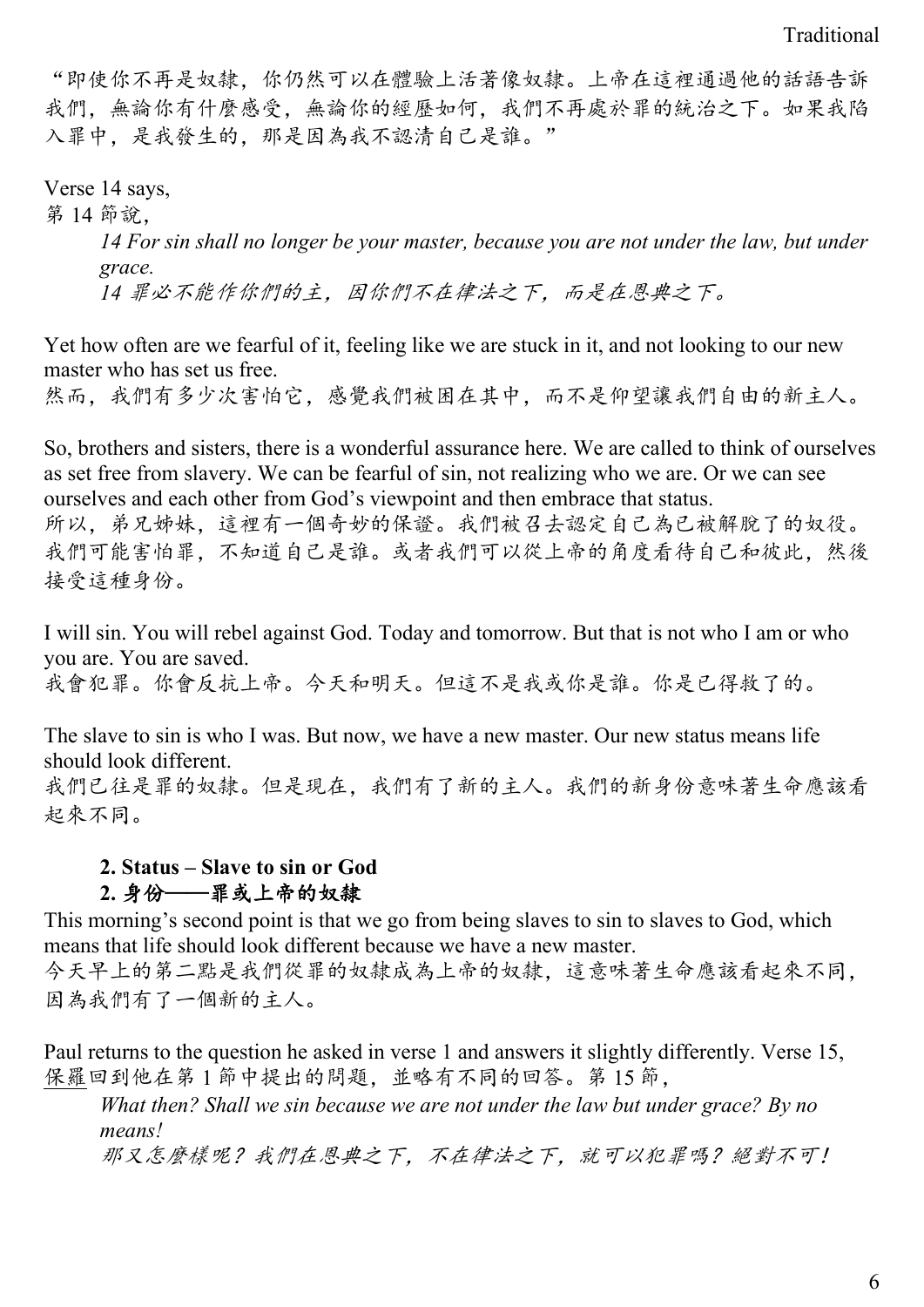Can we do anything we like? Are we under any obligations? Do I have to follow the ten commandments? Do I have to love my neighbour? Do I have to regularly read my bible, pray, and spend time in devotion to God?

我們可以做任何我們喜歡的事情嗎?我們是否有任何義務?我必須遵守十誠嗎?我必須 愛我的鄰居嗎?我是否必須定期閱讀聖經、祈禱並花時間獻身於上帝?

Paul again answers this by talking about our status, this time about slavery, and Bob Dylan, singer-songwriter, takes his cue from Paul when he sang, You're going to have to serve somebody. Verse 17-18

保羅再次通過談論我們的身份來回答這個問題,這一次是關於奴隸制,而創作歌手鮑 勃·迪倫(Bob Dylan)在他唱歌時從保羅那裡得到了啟發,你將不得不為某人服務。第 17-18 節

*17 …though you used to be slaves to sin, you have come to obey from your heart the pattern of teaching that has now claimed your allegiance. 18 You have been set free from sin and have become slaves to righteousness.*

*17* ……你們從前雖然作罪的奴隸,現在卻從心裏順服了所傳給你們教導的典範。 *18* 你們既從罪裏得了釋放,就作了義的奴僕。

No one is free. We all have a master, either sin or God. And when our master is sin, verse 23 tells us that the wage we earn is death.

沒有人是完全自由的。我們都有一個主人,不是罪就是神。當我們的主人罪時,第 23 節 告訴我們,我們賺的工價就是死。

But when our Master is God, we don't earn anything. Instead, we are given the gift of eternal life in Jesus.

但是當我們的主人是上帝時,我們什麼也賺不到。相反,我們在耶穌裡得到了永生的禮 物。

The point of Romans 6 is that we're all serving something. Some bottom line is that something is driving us, has mastered us, and we are its slaves.

《羅馬書》第 6 章的重點是我們都在服事。一些底線是某些東西在驅使我們,控制了我 們,我們是它的奴隸。

What are you offering yourself to? Don't go back to being a slave to sin! Are you a slave of other people's opinions, not God's? Are you a slave to the bottom line of your bank balance instead of the riches offered freely through God's grace? Are you a slave to obeying your family, hoping they might be proud of you when you have a God who longs for us to be close with him?

你把自己獻給什麼?不要回去做罪的奴隸!你是別人意見的奴隸,而不是上帝意見的奴 隸嗎?你是銀行餘額底線的奴隸,而不是通過上帝的恩典白白提供的財富嗎?你是服從 家人,渴望他們會為你感到驕傲的奴隸,還是看到有一位希望我們與他親近的上帝?

Are you mastered by a desire to be with someone, which shapes your behaviour to get affection instead of seeing the affection and love you already have in Jesus?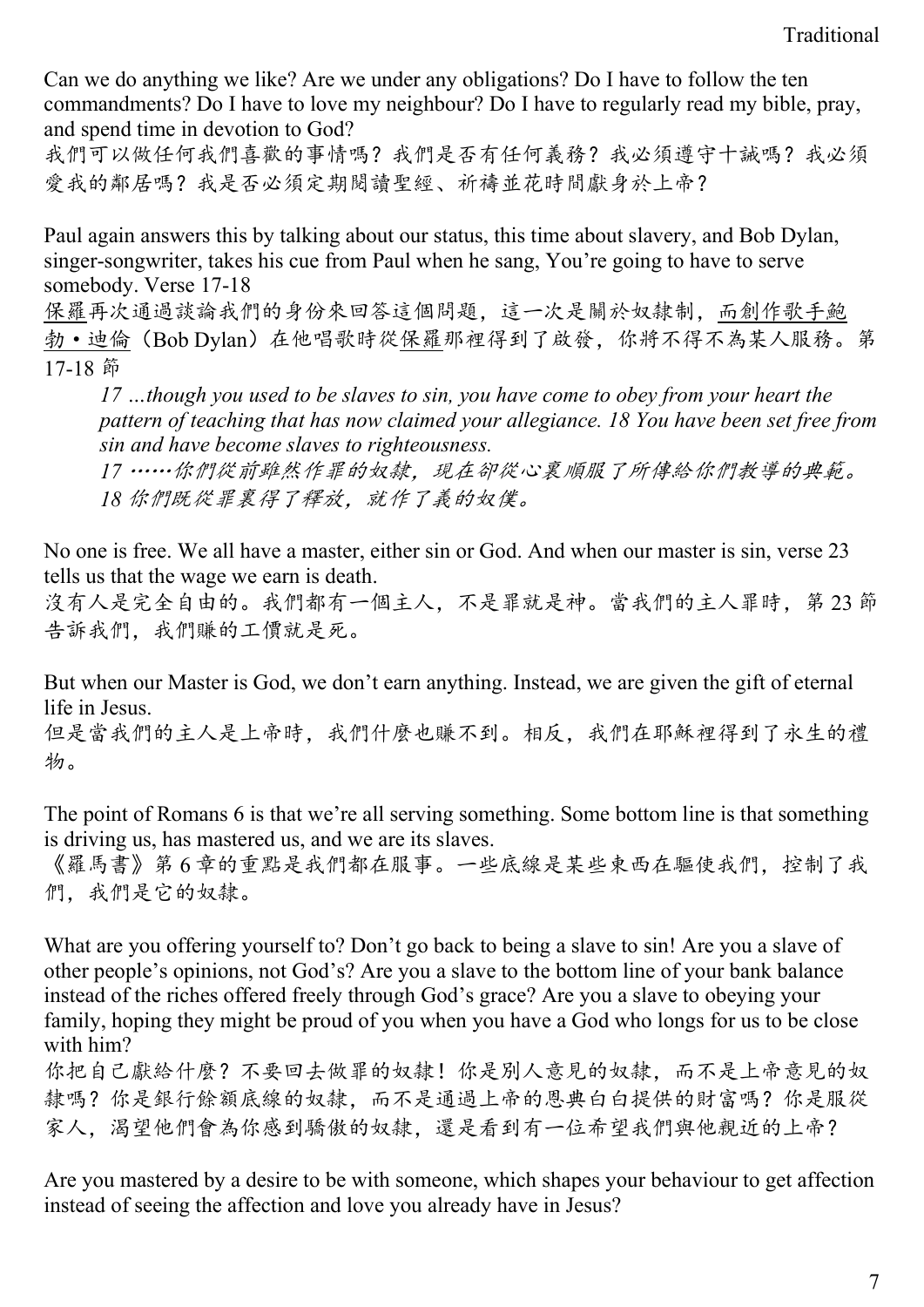你是否被與某人在一起的渴望所控制,塑造了你的行為以獲得愛,而不是看到你在耶穌 裡已經擁有的愛?

We are all controlled by something, leading to death when it is anything other than God. 我們都被某種東西所控制,當它不是上帝時,就會導致死亡。

But there is a kind, generous, loving Master. Verse 18 told us that we had become slaves to righteousness. 但有一位善良、慷慨、慈愛的主人。第 18 節告訴我們,我們已經成為了義的奴隸。

The Christian doesn't have to obey God to be saved, but we have to obey God to have a life filled with all the fullness God desires us to have. A joyful flourishing life. That is the way to live in the new life we are given.

基督徒不一定要順服神才能得救,但我們必須順服神才能擁有充滿神希望我們擁有的一 切豐盛的生命。欣欣向榮的生命。這就是我們在新生命中生活的方式。

Tim Keller has an illustration about a bird and a fish. I really appreciate it. The fish in the water sees the bird flying and wants that freedom. He desires it. So, he flops out of the water and dies because the fish is made for the water. That's where the fish finds its freedom. And whilst it looks like being bound in slavery to that water, that is the best place for it.

蒂姆凱勒有一個關於鳥和魚的舉例。我真的非常欣賞。水中的魚看到鳥在飛,想要那種 自由。他渴望它。所以,他從水裡跳了出來卻死了,因為魚是為水而生的。這就是魚找 到自由的地方。雖然它看起來像是被束縛在水中的奴隸,但那是最好的地方。

I wonder if we are swimming and seeing people leap out of the water chasing sin, and we desire that these people have lived and are flourishing. Instead of seeing that obeying God, both show God that we love him and that he knows the best way to live. So, what do we do? 我想知道我們是否正在游泳,看到他人跳出水外去追逐罪惡,我們希望像這些人一樣生 活並且興旺發達。沒有看到順服上帝,是同時向上帝表明我們愛他,並且表明知道他是 最好的生活方式。那麼我們該怎麼辦?

We saw in the first point that we need to change our minds, to count ourselves as God counts us.

我們在第一點看到,我們需要改變我們的想法,以上帝看侍待我們的方法來看待自己。

Paul, in verses 13 and 19, calls us to action. 保羅在第 13 和 19 節呼籲我們採取行動。

> *13 Do not offer any part of yourself to sin as an instrument of wickedness, but rather offer yourselves to God as those who have been brought from death to life; and offer every part of yourself to him as an instrument of righteousness... 19 Just as you used to offer yourselves as slaves to impurity and to ever-increasing wickedness, so now offer yourselves as slaves to righteousness leading to holiness.*

*13* 也不要把你們的肢體獻給罪作不義的工具,倒要像從死人中活著的人,把自己 獻給上帝,並把你們的肢體獻給上帝作義的工具。…*19* 你們從前怎樣把肢體獻給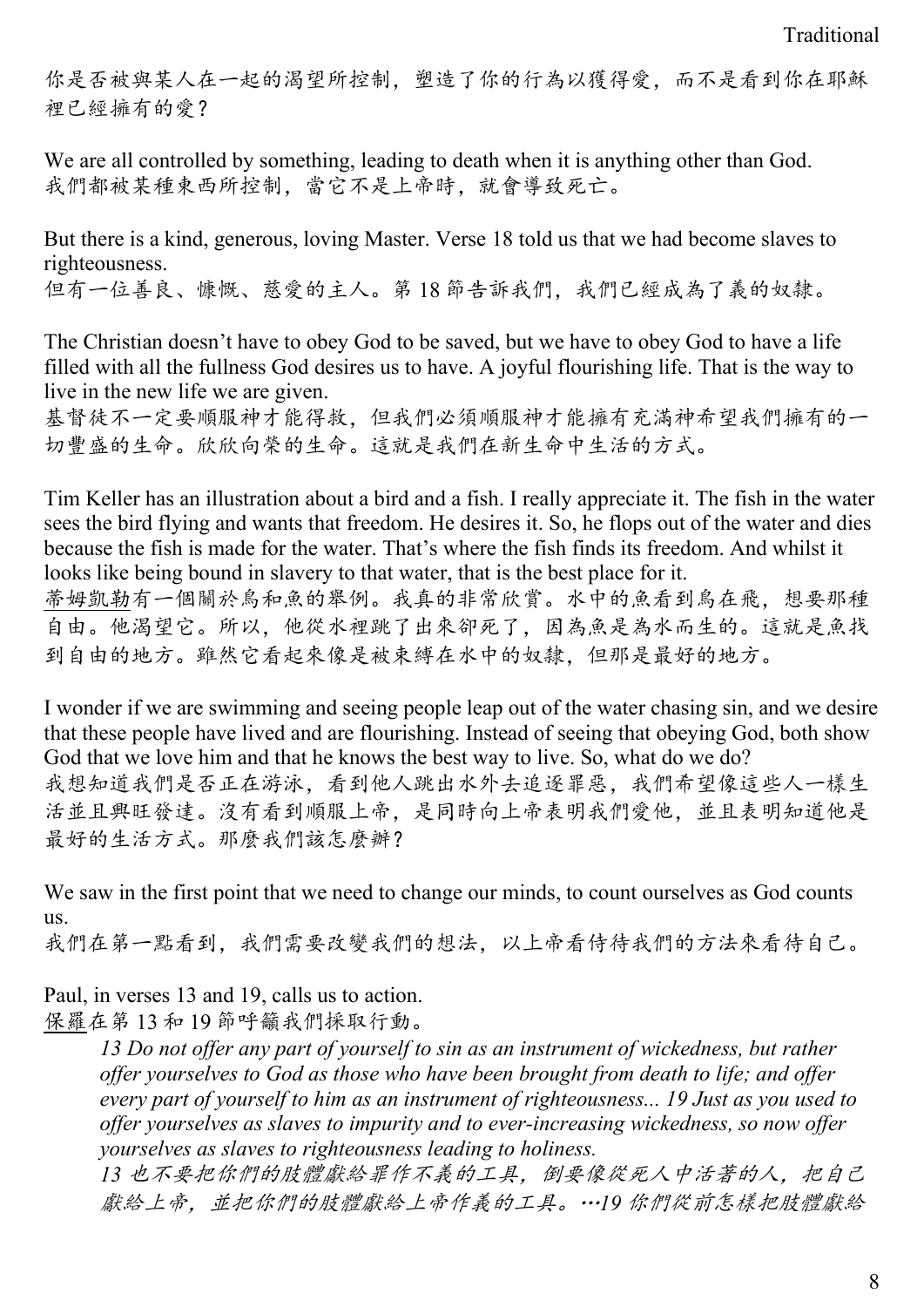不潔不法作奴隸,以至於不法;現在也要照樣將肢體獻給義作奴僕,以至於成 聖。

Paul is saying, be who you are. Be controlled in your behaviour, and offer your members your heart, actions, and soul to righteousness. Offer your whole self to purity, love, generosity, kindness, patience, and self-control. Obey God, not based on your feelings or situation, but by the reality of the gospel – that God has considered you righteous.

保羅在說,活出你是誰。讓你的行為受控制,將你的心、行動和靈魂,整個肢體獻給上 帝作義的工具。將你的整個自我奉獻給純潔、愛、慷慨、善良、耐心和自製。服從上 帝,不是基於你的感覺或情況,而是基於福音的現實——上帝認為你是義的。

Be the status change. We are no longer under the reign and power of sin but are God's. Sin no longer reigns, even if we still struggle with it.

成為身份變化。我們不再在罪的統治和權勢之下,而是屬於神的。罪不再掌權,即使我 們仍在與它鬥爭。

Viewing are self as righteous in Jesus is a great assurance. It motivates us to obey God and live the new status, not earn it, because it is already who we are. 在耶穌裡看自己為義是一個很大的保證。它激勵我們順服上帝並活出新的身份,而不是 要賺取它,因為我們自己已經是有新的身份。

If you are still thinking about what it means to follow Jesus, I want to encourage you to think about what this new life status would mean for you. Everything you are yearning for and searching for is found in this new status as a child of God in Jesus. Are you searching for meaning and purpose, seeking recognition, joy, and a person who will love you for who you are?

如果您仍在思考跟隨耶穌意味著什麼,我想鼓勵您思考這種新的生命身份對您意味著什 麼。你所渴望和尋找的一切都可以在耶穌裡作為上帝孩子的新身份中找到。你是否在尋 找意義和目的,尋求認可、快樂和一個會愛你的人?

That is only found in God. And the status as a child of God is higher than any other status. The millionaire fears losing money in uncertainty. The CEO finds a lack of purpose in retirement, and beauty fades. Every other status is found wanting except a child of God, slave of righteousness.

那都能在上帝身上找到。而作為上帝之子女的身份是高於其他任何身份。百萬富翁會擔 心在不確定性中賠錢。首席執行官發現退休後缺乏目標,美貌逐漸消退。除了上帝的孩 子,義的奴隸之外,其他所有的身份都被確定為有缺乏的。

For the brother and sister who is a Christian struggling with being who you are, let me get practical about what it means to see ourselves as God sees us and offer ourselves to righteousness.

對於那些掙扎於活你自己是誰的基督徒的弟兄姐妹,讓我實際指明以上帝的眼光看待我 們並獻身於義意味著什麼。